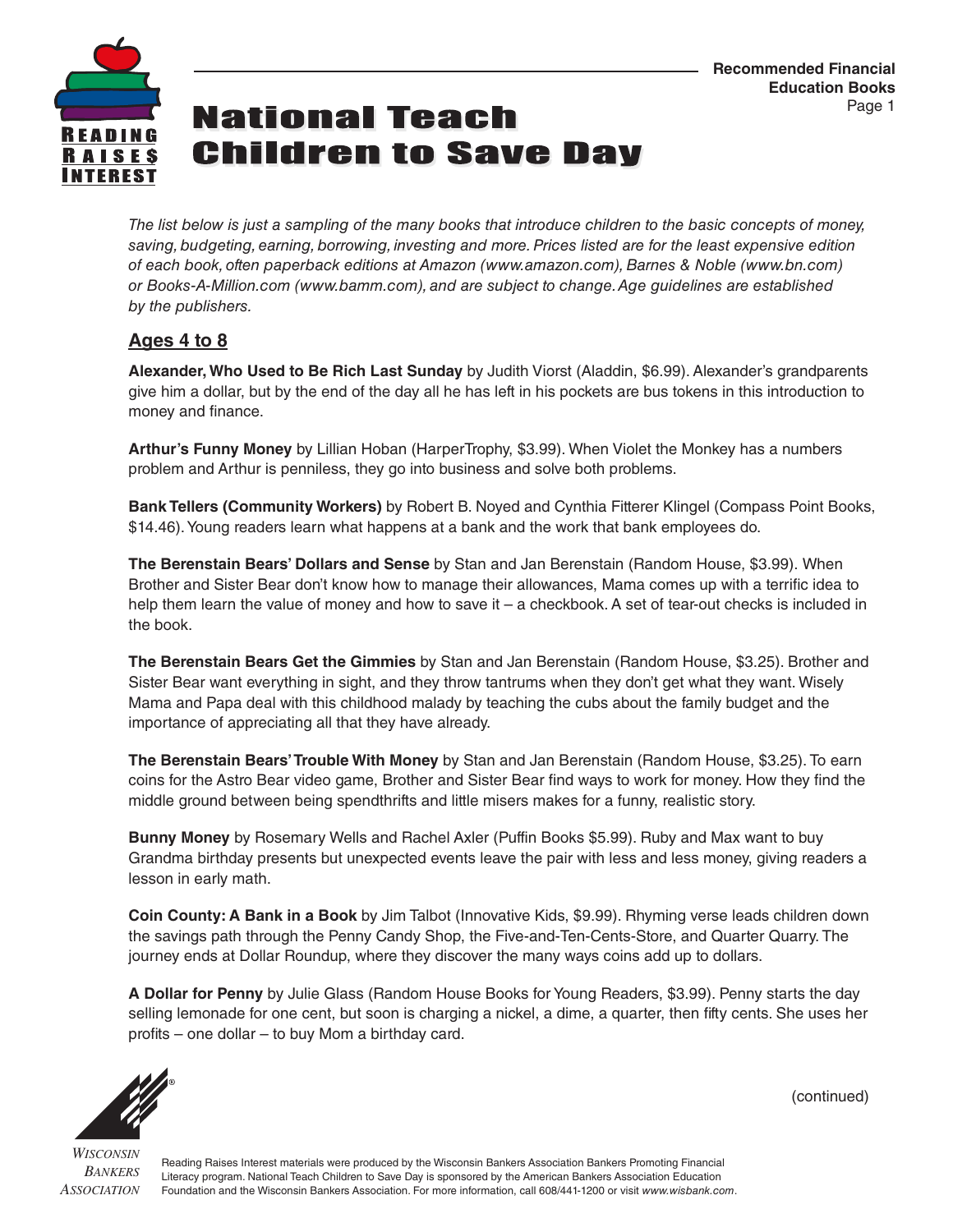

## **National Teach Children to Save Day**

#### **Ages 4 to 8** (continued)

**Follow the Money!** by Loreen Leedy (Holiday House, \$6.95). A new quarter named George narrates this book about his journey from the mint to the Federal Reserve to the local bank, grocery store, vending machine, piggy bank, storm drain, pockets and cash registers. Along the way, children learn math lessons and facts about money.

**The Go-Around Dollar** by Barbara Johnston Adams (Simon & Schuster, \$11.53). Matt finds a dollar on his way home and buys shoelaces from Eric, who buys bubblegum. Jennifer gets the dollar in change at the store … and the dollar travels from person to person, teaching kids facts about currency along the way.

**If You Made a Million** by David M. Schwartz (HarperTrophy, \$6.99). Marvelosissimo the Mathematical Magician and his team feed fish, paint pots, transplant trees and baby -sit ogres to earn money. At the same time, they learn about currency, saving, paying off loans and more.

**Just a Piggy Bank** by Gina and Mercer Mayer (Golden Books Publishing Co., \$3.29). Little Critter learns the importance of saving money in this Mercer Mayer classic.

**Less Than Zero** by Stuart J. Murphy (HarperTrophy, \$4.99). While trying to save enough money to buy a new ice scooter, Perry the Penguin learns about managing his money and about negative numbers.

**Lucky the Golden Goose** by John D. Wrenn (Red Truck Publishing, Inc., \$9.95). A goose that gets tired of having Farmer Fred pluck his down feathers to sell comes up with a plan to make some money of his own. His plan teaches kids about saving, investing and compound interest.

**Money (DK Eyewitness Books)** by Joe Cribb, Laura Buller (DK Children, \$10.87). Full of pictures, this book covers the history of money, how coins and currency are made, forgeries and fakes, money and trade, checks, coin collections, foreign currency, a timeline of banking and more.

**Money Mama & the Three Little Pigs** by Lori Mackey (P4K Publishing, \$13.57). This simple, colorful book introduces children to the concepts of saving, giving and investing.

**Money Planner for Kids** by Larry Burkett (Faith Kidz, \$9.99). Kids learn about contentment by thinking about future purchases, comparison shopping, making a list, budgeting and more.

**Money Troubles** by Bill Cosby (Cartwheel Books, \$3.99). Little Bill wants to discover a comet, but first he needs to buy a \$100 telescope. His three funny money-raising schemes teach him the value of money and charity.

**The Monster Money Book** by Loreen Leedy (Holiday House, \$6.95). A monsters' club introduces children to concepts such as dues, allowance, earning money, profit, borrowing, investing, giving money away, spending for fun, saving, banks and checks.



(continued)

*WISCONSIN BANKERS ASSOCIATION*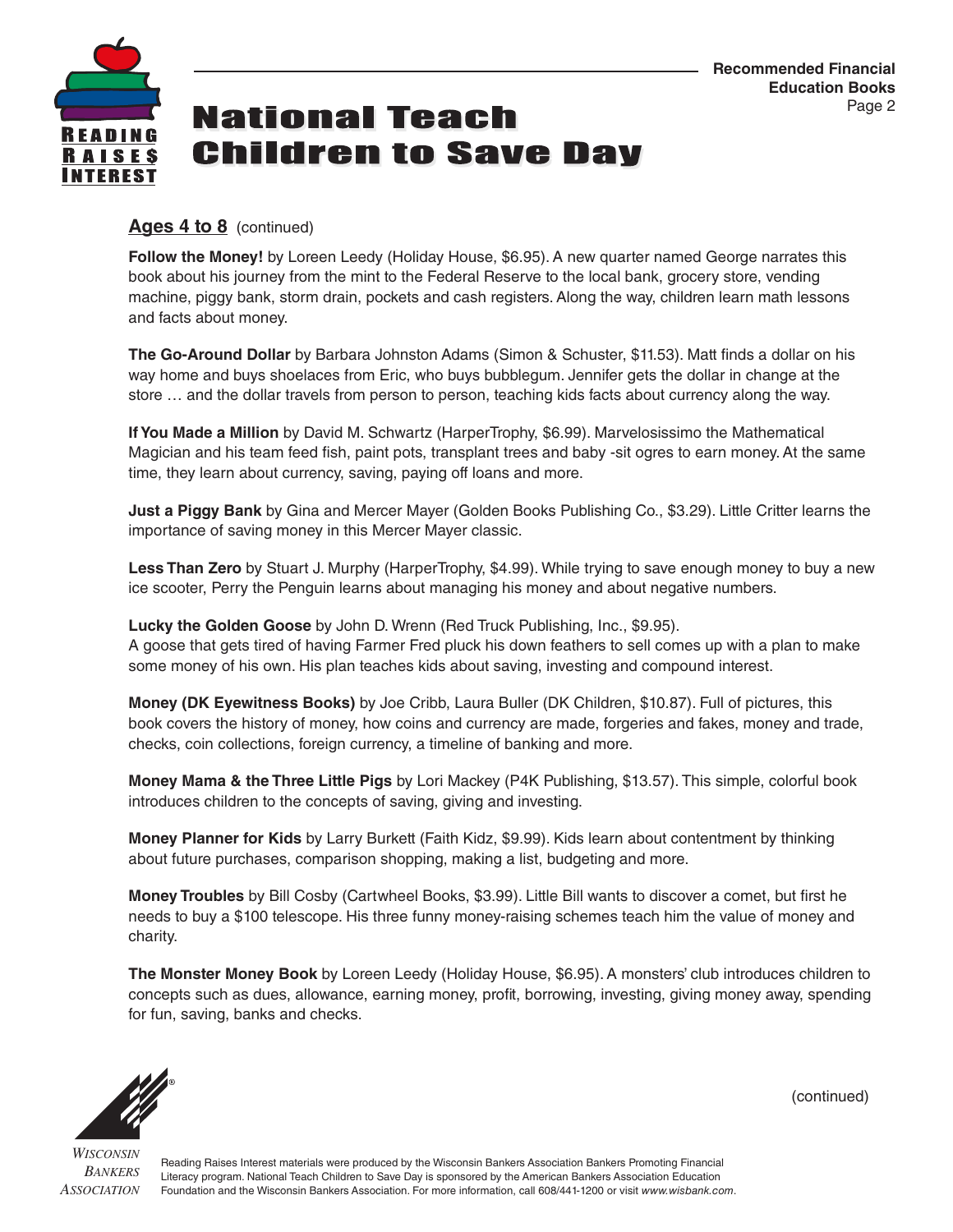

## **National Teach Children to Save Dav**

#### **Ages 4 to 8** (continued)

**My Rows and Piles of Coins** by Tololwa M. Mollel (Clarion Books, \$10.20,). A Tanzanian boy saves coins to buy a bicycle so he can help his parents carry goods to market. But in spite of all he has saved, he does not have enough money. What he decides to do with his savings teaches children about the power of giving.

**Pigs Will Be Pigs: Fun With Math and Money** by Amy Axelrod (Aladdin, \$6.99). The Pig family's refrigerator is bare, so they decide to eat out. What do they do for cash? Instead of stopping by the ATM, they start looking through drawers, under beds and in pockets, finding a grand total of \$34.67 – enough for dinner for a family of four.

**Rock, Brock and the Savings Shock** by Sheila Bair (Albert Whitman & Company, \$12.44). Twin brothers are very different, especially in the way they deal with money: Rock is a spender and Brock is a saver. Their grandfather hires them to do chores and then encourages them to save by matching the total amount of money that they have accumulated from their pay each week. Brock manages to amass \$512 in 10 weeks, while Rock spends his money as soon as he earns it. Ultimately, Brock uses his proceeds to buy a fancy telescope and some gifts for family members, generously putting his remaining \$50 dollars into a joint savings account that he shares with his brother. Evidently Rock learned his lesson as the tale ends with the twins in their old age as millionaires.

**Round and Round the Money Goes: What Money Is and How We Use It** by Melvin & Gilda Berger (Ideals Publications, \$3.95). Children learn the development of money from its origins in the barter system to its modern usage as cash, checks and credit cards.

**The Story of Money** by Betsy C. Maestro (HarperTrophy, \$7.99). Kids learn why a small piece of yellow metal is worth more than a big loaf of bread, and a little piece of green paper is worth more than either.

**Uncle Jed's Barbershop** by Margaree King Mitchell (Aladdin, \$6.99). Despite segregation and the Great Depression, Sarah Jean's Uncle Jed, the only black barber in the county, finally saves enough money to open his own business.

### **Ages 8 to 12**

**The Amazing Days of Abby Hayes: Have Wheels, Will Travel** by Anne Mazer (Apple, \$4.99). Abby is sick of using her sister's old inline skates and wants to buy a new pair with purple wheels. But when she ends up spending the money she earns from odd jobs on other things, she has to rethink her plan.

**Double Fudge** by Judy Blume (Puffin, \$5.99). Fans of Superfudge and Fudge-a-Mania will welcome the return of seventh-grader Peter Hatcher and his brother, Fudge. This time they visit Washington, D.C., where money-obsessed Peter and his family tour the Bureau of Engraving and Printing.



(continued)

*WISCONSIN BANKERS ASSOCIATION*

Reading Raises Interest materials were produced by the Wisconsin Bankers Association Bankers Promoting Financial Literacy program. National Teach Children to Save Day is sponsored by the American Bankers Association Education Foundation and the Wisconsin Bankers Association. For more information, call 608/441-1200 or visit *www.wisbank.com*.